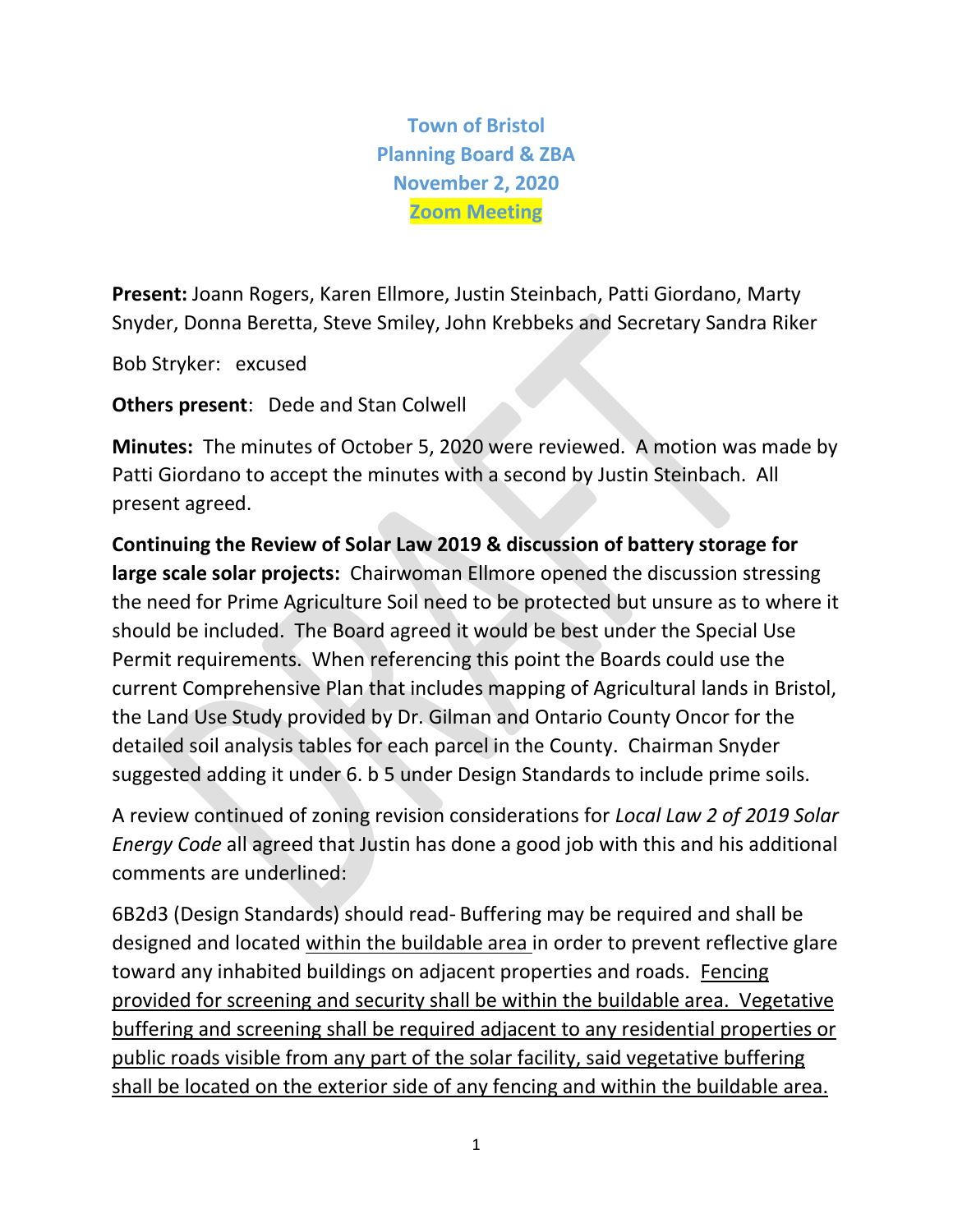Any landscaping or vegetation planted shall be maintained in accordance with the applicant/owner/operators Property Operation and Maintenance Plan (Section 6B.3).

The question was raised what is considered the buildable area? Justin said anything with the buffer and fences inside the setback area. Chairwoman Ellmore suggested a definition of "buildable area" should be added to Section 3-definitions.

# 6B2d4 (Design Standards)

4. All electrical equipment shall be enclosed within the fenced compound and locked within suitable cabinets. Emergency contact information shall be provided at the facility entrance.

6B2d6(Design Standards) 7. Applicant shall provide a letter of credit acceptable to the Zoning Board of Appeals. Question raised what is it to be used fordecommissioning or operation and maintenance. Justin commented it should be used for cost and more to factor inflation values and not based on salvage values. Parameters should be:

- 1. Done by a Professional Engineer of NYS.
- 2. 125% of the buildable cost
- 3. Yearly review for possible updates. -This could accomplish in the same way we handle tower leases requiring the applicant to pay a fee and provided updated information as to the condition of the Solar Project.

## 6B2d8 (Design Standards-new)

Solar facility owners/operators shall develop, implement and maintain native vegetation to the extent practicable pursuant to the Property Operation and Maintenance Plan by providing native perennial vegetation and foraging habitat beneficial to game birds, songbirds and pollinators. To the extent practicable, when establishing perennial vegetation and beneficial foraging habitat, owners/operators shall use native plant species and seed mixes.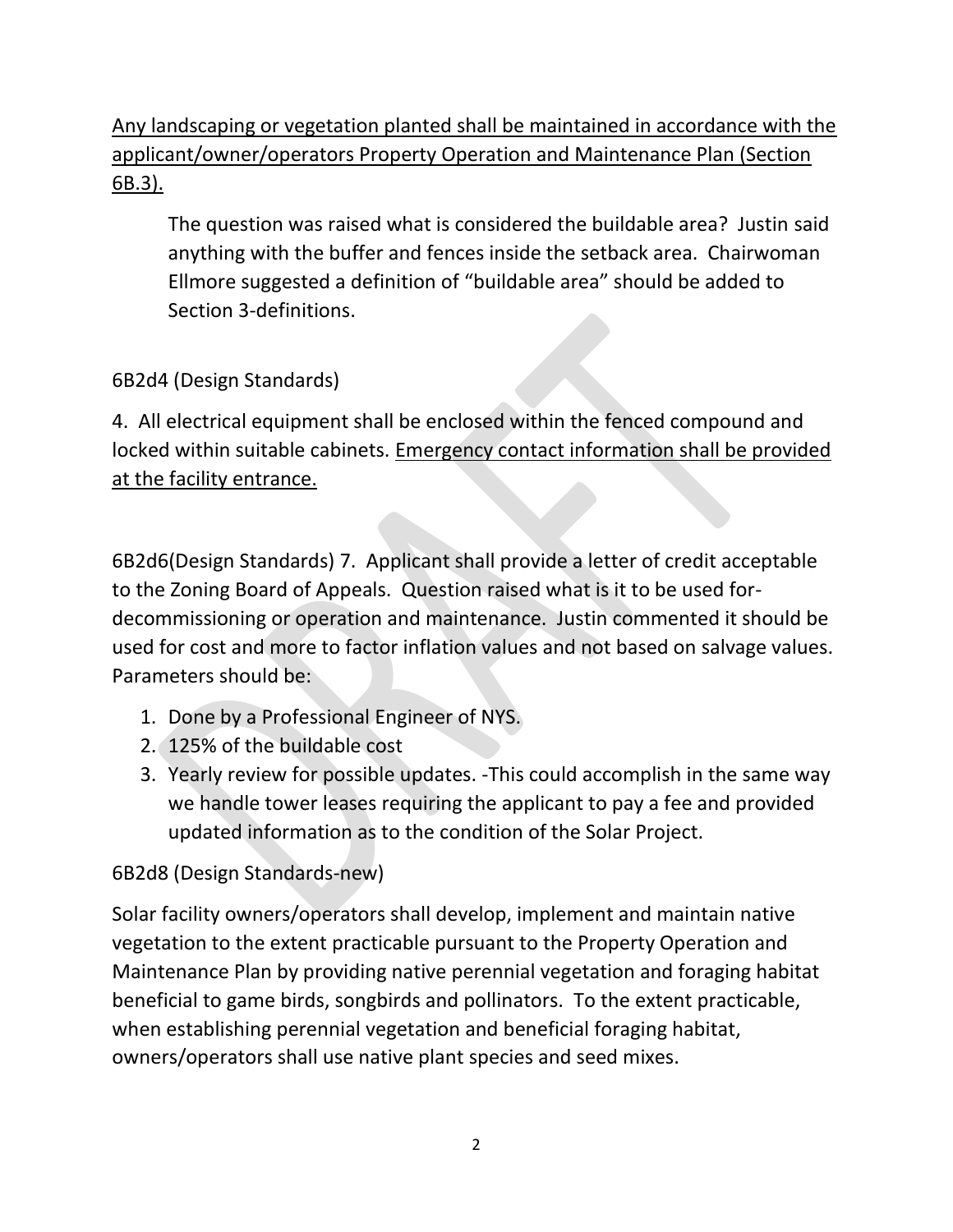6B4b (Decommissioning Plan)

The plan shall demonstrate how the removal of all infrastructures and the remediation of soil and vegetation shall be conducted to return the parcel to its original state prior to construction.

Applicant shall utilize the most recent *Guidelines for Solar Energy Projects – Construction Mitigation for Agricultural Lands* available from the NYS Department of Agriculture and Markets.

## 6B4c (Decommissioning Plan)

The plan shall also include an expected timeline for execution, extent of removal of nonutility-owned, plans for updating the decommissioning plan, description of any agreement with landowner regarding decommissioning, and evidence that the decommissioning plan was recorded with the deed for the property(ies) included in the solar facility.

#### 6B4d (Decommissioning Plan)

A cost estimate detailing the projected cost of executing the Decommissioning Plan shall be prepared by a Professional Engineer. Cost estimations shall take into account inflation and shall be reviewed and updated every year, no later than ten (10) days prior of the anniversary of the issuance of the building permit, with an updated cost estimate and written confirmation that the required financial security is still operatable and valid and provided to the Town of Bristol to be kept on file. A Letter of Credit, bond, or surety shall be issued to the Town of Bristol for an amount no less than 125% of the cost estimate to cover contingencies with the remainder to provided back to the applicant/owner/operator after the decommissioning is completed to the Town's satisfaction. The estimate may include anticipated salvage value of materials, but credit, bond, or surety shall not include these values for decommissioning costs.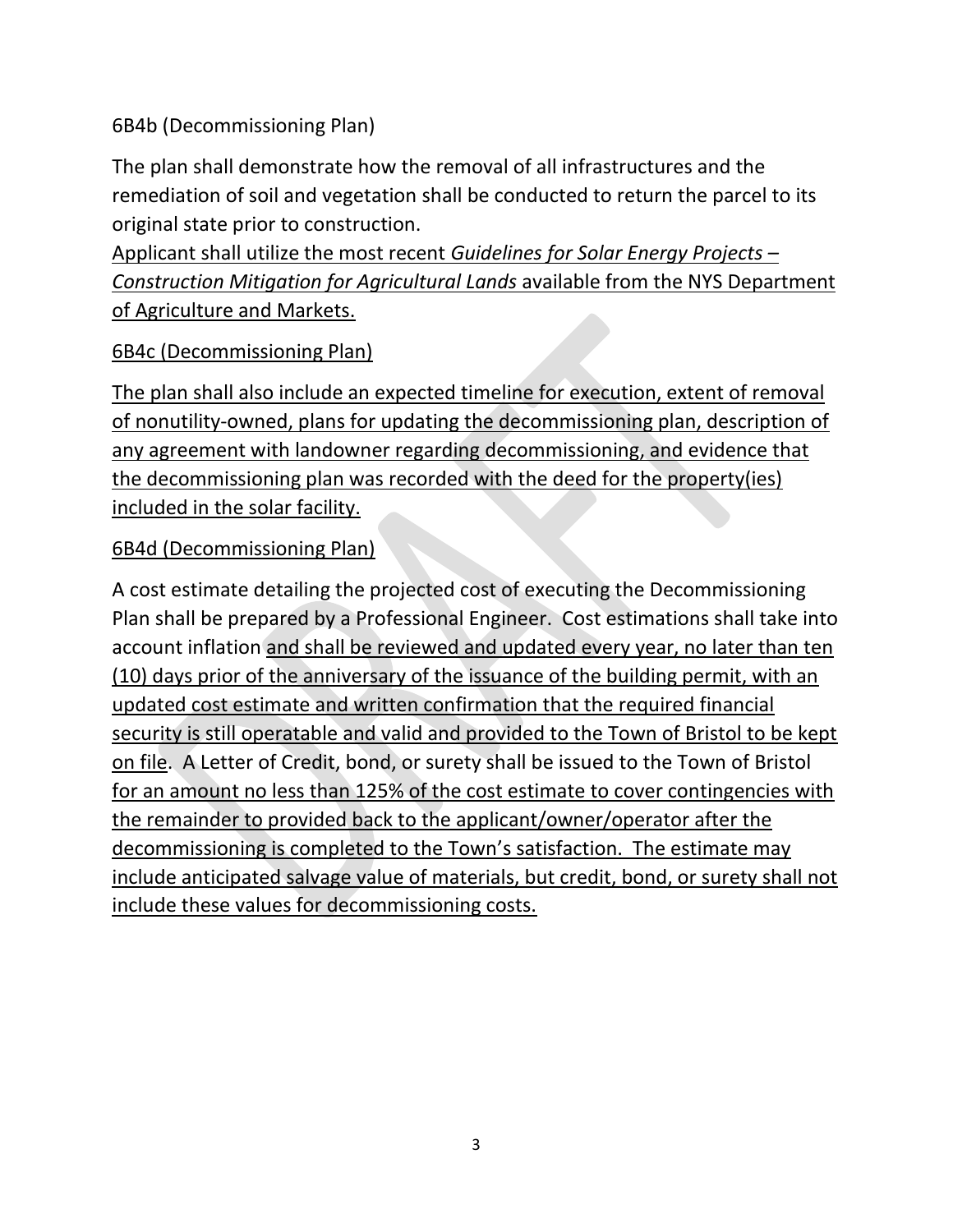Section 6B5b (Special Use Permits)

## **Section 6B.5.b (Special Use Permit Standards)**

Setbacks. Large-Scale Solar Energy Systems shall be setback a minimum distance of 75 feet from property lines and no closer than 150 feet from residential structures on an adjoining parcel.

Marty Snyder pulled together some guidelines used from other towns for the Board to draw on regarding setbacks as shown below:

He said the Town of Avon's regulations seem to have a good grasp on protecting adjacent uses, especially residential.

#### **For "Small-Scale Solar" (25 kW of less)**

- Twice the setback of what is required for an accessory structure in the zoning district (Avon)- Example A-C district for an accessory structure is 75' from front lot line, 25' from the sides, and 50' from the rear for small solar would be 150' from front, 50' from sides, and 100' from rear lot lines.
- Maximum height of 12' at maximum tilt (used in Sweden, Mount Morris, and Herkimer)
- Should there be a limit on the percent of lot coverage? (Town of Avon uses 20% maximum coverage of the lot when all structures, primary, accessory, and solar are included.)

## **For "Large-Scale Solar" (25 kW or greater)**

- Front setback of 200' (Used in Avon)
- Side and rear setbacks of 100' (Used in Avon)
- Setback of 300' from any structure with a residential use (used in Avon) (Should this be the distance to where the buffering begins, and not just the solar array, and associated equipment?) This does not include accessory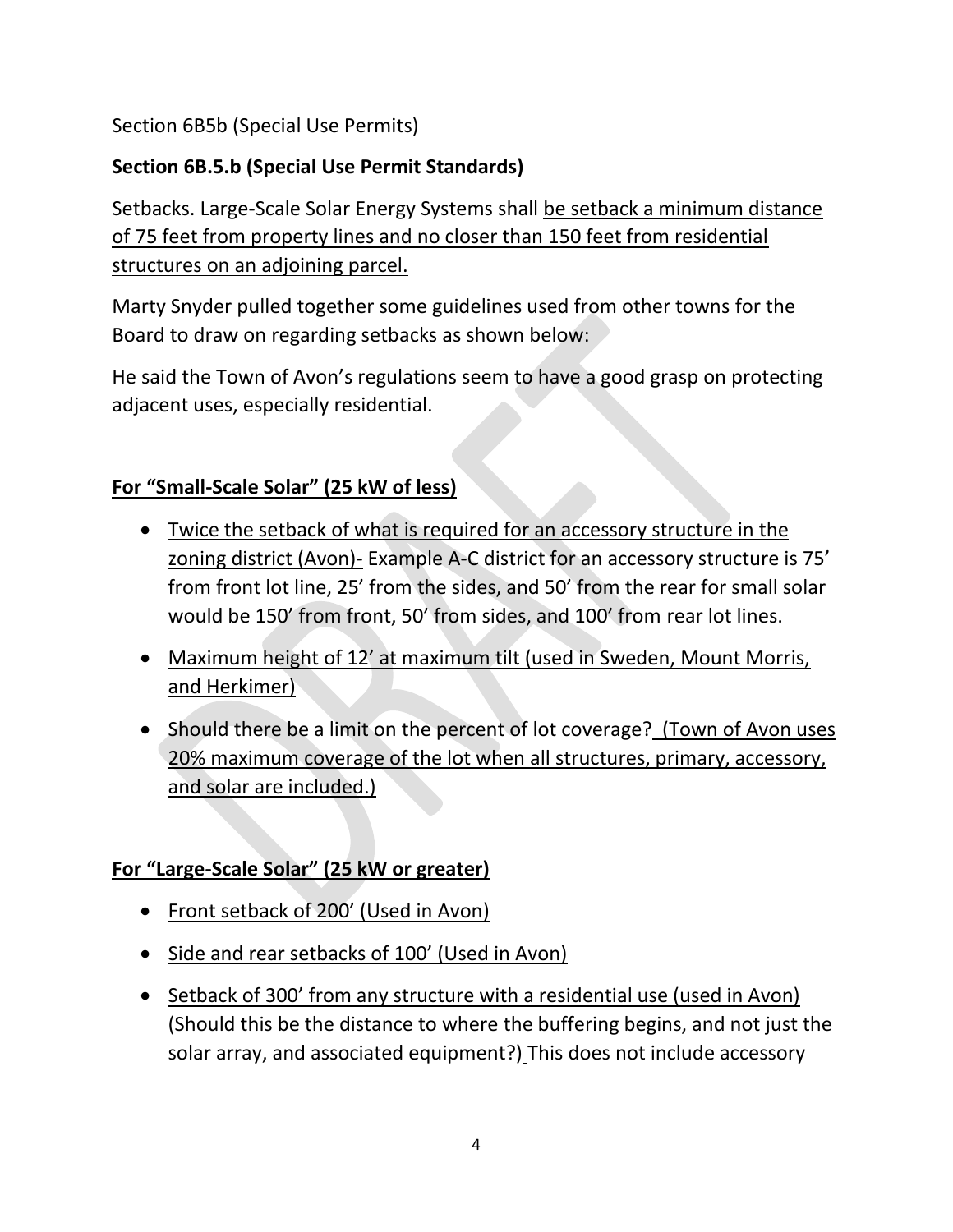structures. The 300' could be the boundary to include visual screening, the fence and then the equipment.

- Include some type of language to protect our scenic vistas, as stated in Section 3.2.1 of Bristol's Comprehensive Plan? Suggestion was made to not allow on Ridgeland ridgelines and a visual site assessment be included such as a view shed analysis. These sites would be determined by dialog between the developer and the Town.
- Maximum height of 12' at maximum tilt (used in Sweden, Mount Morris, and Herkimer) Our local law 2 of 2019 allows for up to 15' in height but the Board may consider lowering that to 12'.
- Should we include a maximum lot coverage percentage? (Avon requires a minimum lot size of 25 acres. For lots greater than 40 acres, the solar project's coverage shall not exceed 60%.) The Board needs to look at lot coverage allowed under current zoning and perhaps make some changes as the Town's currently is very low.
- Avon also includes a 5-year lookback period for subdivision of lots. This would help prevent circumvention of restrictions. The Town of Bristol currently has a 3-year lookback period for subdivision of lots.

**Battery Storage**- It was agreed the Boards would like to wrap up the changes to the current Solar Law prior to moving on to Battery Storage. That should be less time consuming as many of provisions included in the Solar Law will be the same.

Chairwoman Ellmore volunteered to pull together the thoughts reviewed tonight and provided for Marty and Justin to proof. The timeline would be to have it ready for the next Town Board meeting for their review to make sure they agree with the Boards thoughts.

Justin will work on the appendix and table of contents for the newly adopted Land Use Study for the Comprehensive Plan.

#### **Other Business**: